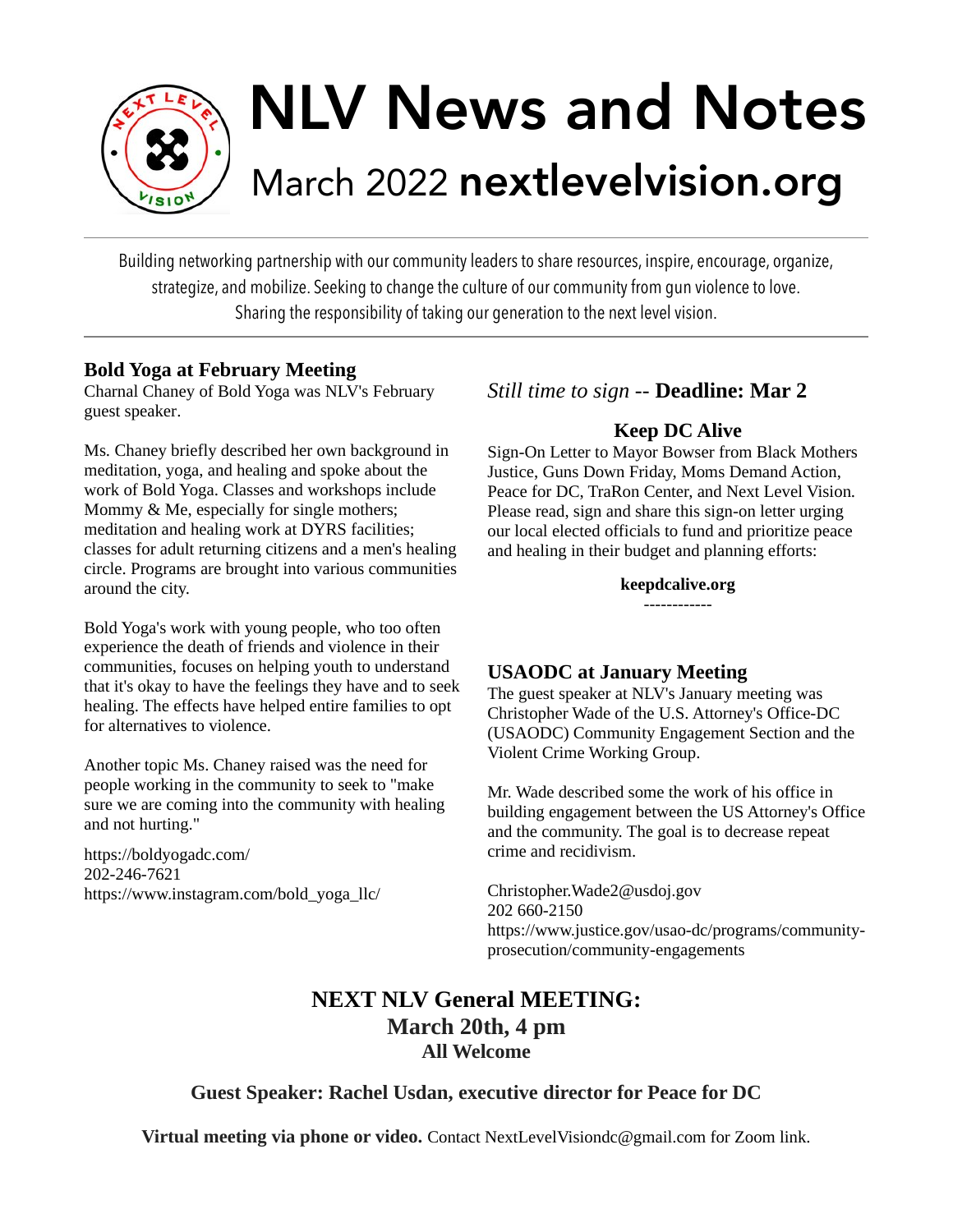#### **NLV News and Notes, page 2** -----------------------------------------------------------------------------------------------

#### **Next Level Vision presents Virtual Roundtable on Ghost Guns MARCH 15, 6-7 p.m.**

Moderated by Tiffany Garner of Giffords Law Center. Final remarks by Terrance Staley, executive director of the Alliance of Concerned Men. Participants are candidates in Democratic primary: James Butler, for DC Mayor; Ryan Jones for Attorney General; and Bryan Schwalb,for Attorney General.

Meeting ID: 821 1667 4891, password: nlv (Please note that all candidates in the Democratic Primary for both offices were invited.)

> Visit https://nextlevelvision.org/blog for the latest news and an easy way to share announcements via social media.



## **Next Level Vision**

#### **Executive Committee**

Chief Executive Director: DeShola Dawkins Executive Director: Tyrone C. Parker Exec. Secretary: Rachel Usdan Navigator: Beverly A. Smith Treasurer: Volunteer Needed

#### **Committees and Chairs:**

Community Unity, Frank Malone Public Profile, Clarence Miles Red Flag, Jennifer Massey Resource Development, Stephanie Mercedes Social Injustice: Melinda Robertson Street Justice, Pastor Delonte Gholston

#### **NLV News and Notes:**

Virginia Spatz, editor Contact: [songeveryday@gmail.com](mailto:songeveryday@gmail.com)

#### **Media – Links and Address**

**Website:** nextlevelvision.org **Facebook:** NextLevelVisionDC **Instagram:** @nextlevelvisiondc **Twitter:** @NextLevelVisio1 **YouTube:** NextLevelVisioninc

# **Change at ONSE**

Executive Director Resigns from Office of Neighborhood Safety and Engagement

D.C.'s Office of Neighborhood Safety and Engagement (ONSE) opened in 2017. ONSE's mission is "to foster community based strategies to help prevent violence and increase public safety. Our strategy is rooted in a public health approach to violence prevention, recognizing that reducing crime is not accomplished through law enforcement alone."

Delbert "Del" McFadden was the new office's first Executive Director. Mr. McFadden resigned in late February. This decision, according to many news reports, was a surprise to the Mayor.

As of March 1, the agency's website lists no interim director or current details. Stay tuned for updates and information on how this change affects NLV work.

ONSE, 100 42nd Street, NE, Washington, DC 20019 Phone: 202-807-0440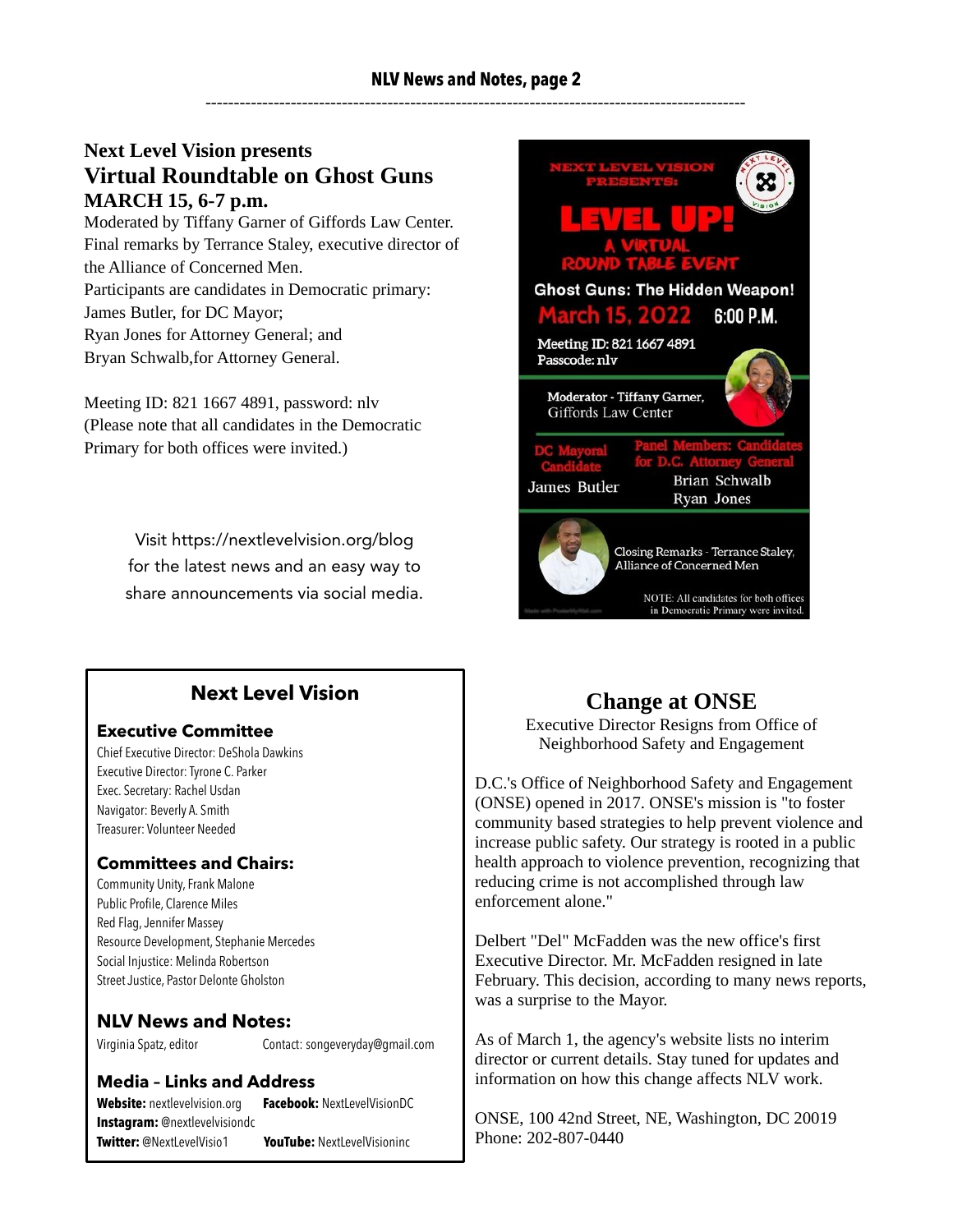# **Celebrating 30 years of ACM and Tyrone Parker's founding service APRIL 9, 2022**

#### **6:00 PM – 9:00 PM EDT**

#### **The Omni Shoreham Hotel**

#### **2500 Calvert Street, NW**

Celebration of Tyrone Parker, executive director of Next Level Vision and recently retired from Alliance for Concerned Men ("the Alliance"). He was a founding member in 1991 and long-time executive director of the Alliance, a nationally renowned DC-based nonprofit organization whose mission is to combat juvenile crime by providing life and social aptness skills to the youth in the city. Also introducing new executive director, Terrance Staley. The evening will highlight the ACM's major program initiatives for 2022, as well as the program and community leaders that are making a difference every day to help save lives and heal our communities.

Come Join us!! tickets via Event Brite -- tinyurl.com/ParkerACM

# **30 YEARS OF COMMUNITY SERVICE RETIREMENT CELEBRATION NEXT LEVEL EVENT | APRIL 9, 2022**







**TYRONE PARKER** 



**WHEN: April 9, 2022** Doors open at 6:00 PM, program starts at 7:00 PM **WHERE: The Omni Shoreham Hotel** 2500 Calvert Street N.W. Washington DC COST: \$125.00 per person

Special note: Vaccine cards must be shown to enter event.

**BRUCE JOHNSON,** and 24-time Emmy Award winning Journalist, will be Master of Ceremonies.

Image includes headshots of Tyrone Parker, Terrance Staley and Bruce Johnson, "author and 24-time Emmy Award winning Journalist, will be Master of Ceremonies." Retirement Reception Details: When: April 9, 2022 Doors open at 6:00 PM, program starts at 7:00 PM Where: The Omni Shoreham Hotel, 2500 Calvert Street, NW Washington DC Cost: \$125.00 per person Special note: Vaccine cards much be shown to enter event.